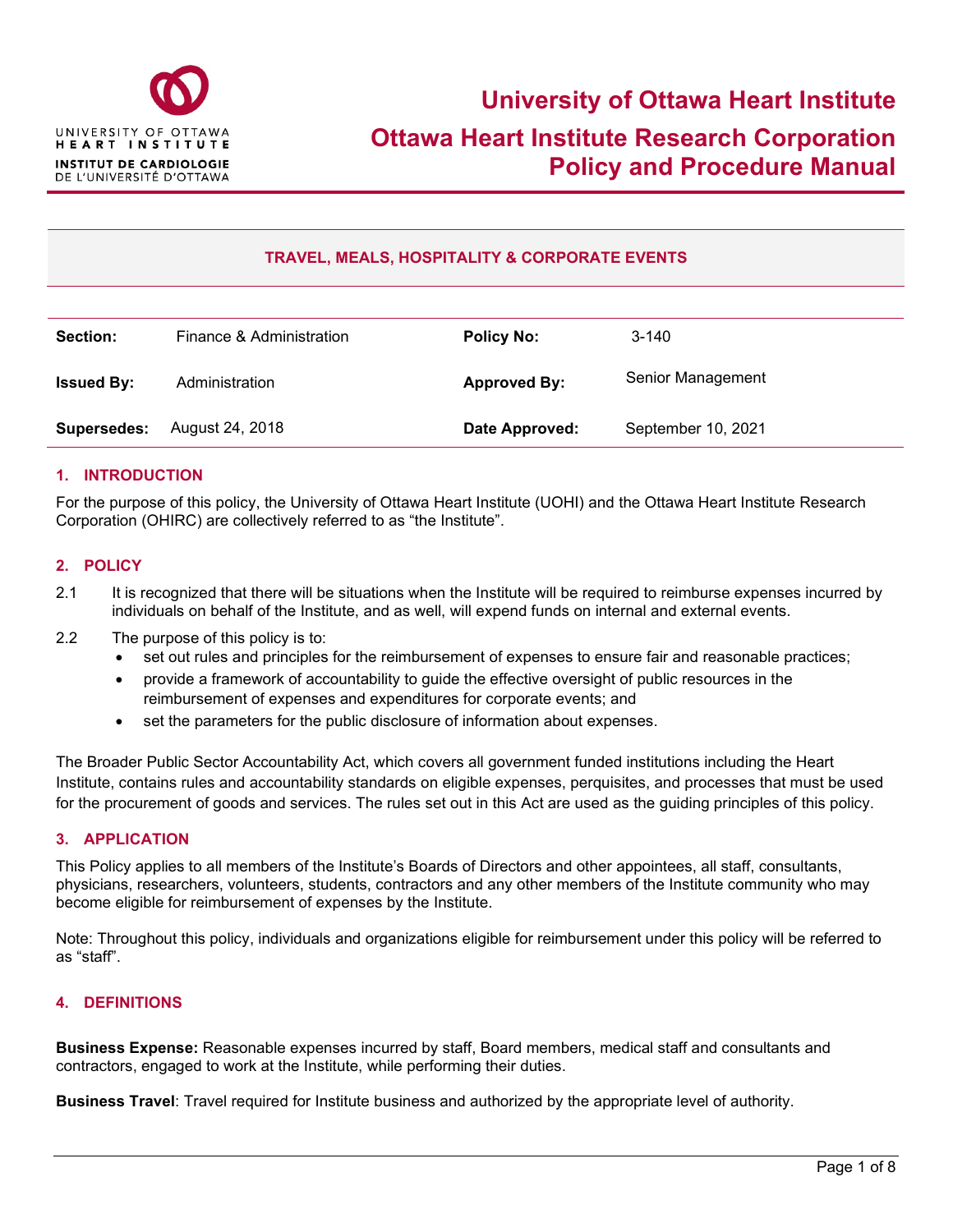**Designated Broader Public Sector Organizations**: Hospitals, school boards, colleges, universities, community care access centres, and children's aid societies.

**Local Business Travel**: Travel within Ontario Health (East).

**Business Travel Expenses:** Includes road, air and rail travel, costs of accommodation, car rental, mileage costs, meal allowances and other incidental costs as appropriately approved**.**

**Hospitality:** The provision of food, beverage, accommodation, transportation and other amenities at the Institute's expense to persons who are not engaged to work for designated Broader Public Sector organizations or any of the Ontario government ministries and agencies. Hospitality for purposes of this Policy does not include events contemplated under "Corporate Events" identified in section 5.7 below.

**Personal Vehicle:** A vehicle owned, borrowed or rented/leased personally by a member of staff.

**Receipt**: An original document, or carbon or certified copy, with the details of the expenditure, the amount, the date and indicating proof of payment.

**Corporate Events:** Include retirement parties, Institute Christmas/holiday parties, recognition events or other similar events which are funded by the Institute for the benefit of staff and other personnel.

#### **5. REQUIREMENTS**

#### **5.1 General Principles**

It is expected that expenses incurred will further the mission and mandate of the Institute and will ensure that taxpayer funds are used prudently and responsibly with a focus on accountability and transparency.

Expenses can only be claimed by the most senior person present – expenses cannot be claimed by an individual that are incurred by their approver (e.g. an employee cannot submit their Vice President's expenses for reimbursement even if they were at the same event).

Hospitality is only provided when the event involves people from outside the Institute. Functions involving only people who work for the Institute or within the Broader Public Sector are not considered hospitality functions.

Approval should be sought before arrangements are made.

Where sponsors or funding agencies (for trust and research accounts) have their own travel expense policies, the policies of these bodies will have precedence. If sponsors or funding agencies do not have travel expense policies or if certain matters are not included in their policies, then the Institute's policy will prevail.

#### **5.2 Approval of Expenses**

Approvers must:

- provide approval only for expenses that were necessarily incurred in the performance of Institute business;
- provide approval only for claims that include all appropriate documentation including original itemized receipts;
- not approve their own expenses.

The Institute follows the rule that the approver of an expense must be the claimant's immediate supervisor. In the case of Vice President's, this can be the CEO or the Senior Vice President of Finance. In the case of the CEO and Board members, the approver will be the Chair of the Board of Directors for the organization under which the reimbursement claim is made.

When a situation arises and discretion needs to be exercised, approvers should consider whether the request is:

- $\circ$  able to stand up to scrutiny by the auditors and members of the public;
	- o properly explained and documented;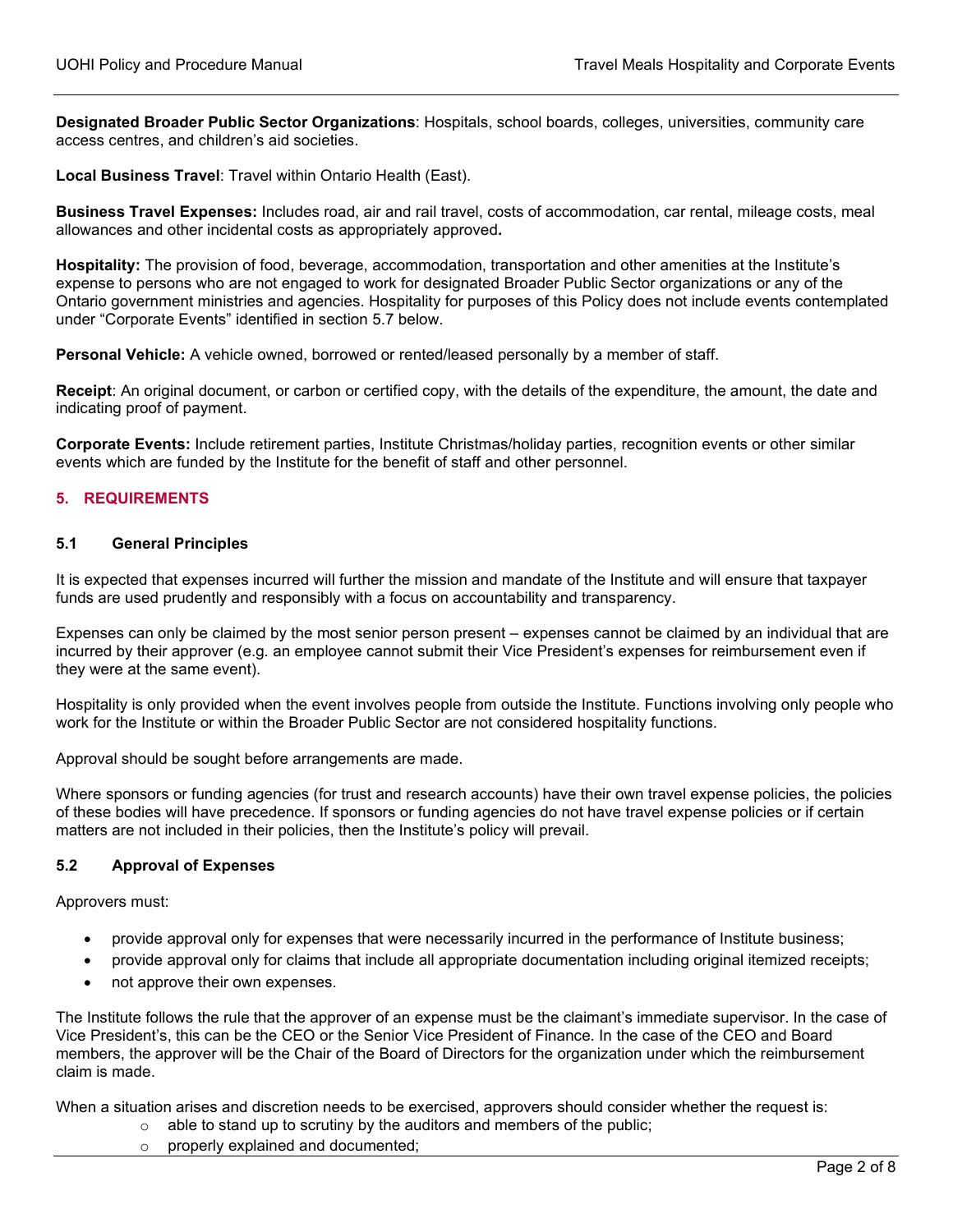- o fair and equitable;
- o reasonable and appropriate.

### **5.3 Public Disclosure of Expenses**

Information about expenses claimed by members of the Boards, the CEO, Vice Presidents and Senior Management will be posted on the Institute's website at [www.ottawaheart.ca.](http://www.ottawaheart.ca/)

#### **5.4 Eligible Travel Expenses**

As a best practise, approvals for travel to be reimbursed by the Institute **must** be approved prior to making any arrangements. Where the travel will be reimbursed by an external agency and/or where the external agency is making the arrangements, no prior approvals from the Institute are required. Travel within Canada should be approved prior to making any arrangements. This can take the form of an email from a supervisor (or in the case of the CEO from, the Chair of the Board) attached to the claim. International travel **must** be pre-approved by the President and CEO or the CFO/VP, Finance and Administration before making arrangements. All transportation within North America must be economy fare.

Non-local travel should be booked through the Institute's appointed travel agency (Appendix A)unless a lower rate can be found. Staff must ensure that UOHI's travel agency is aware of all special rates found (conference or discount rate).

Where a number of staff members are attending the same function, shared travel should be considered and required where possible. The mode of transportation chosen – air, train, or car, should be that which enables staff to attend Institute business with the least cost to the Institute, consistent with the least amount of interruption to staff's regular business and personal schedules. Consideration should be taken as to the length of time away from the workplace. Travel with others (e.g. spouse), including meals and cancellation fees, are not covered and must be paid for by staff. When personal travel is combined with business travel, staff will be reimbursed for only the business portion of the trip at the lowest available fare. Personal travel does not include travel to or from home when travelling for business.

Travel expenses may include:

**Travel Insurance** - Depending on the nature of the trip, current benefit plans may not offer coverage, in which case insurance may be purchased. Staff must contact HR to determine what coverage exists before making arrangements.

**Travel by Vehicle** - When road transportation is the most practical and economical way to travel, the order of preference should be:

- (i) rental vehicle when a rental vehicle is more economical than use of a personal vehicle; or
- (ii) personal vehicle when a personal vehicle is more economical than use of a rental vehicle.

**Rental Vehicles** - Rental of a compact or mid-sized vehicle is encouraged. Consideration may be given for a car rental upgrade based on the number of passengers, weather conditions and other safety reasons. However, all luxury and sports car rentals are prohibited.

**Collision and Liability Insurance -** For short-term rentals (less than one month) in Canada and in the US only, no supplementary collision insurance is necessary since this is covered under the Institute's insurance policy.

**Personal Vehicles -** Personal vehicles used on Institute business must be insured at the vehicle owner's expense for personal motor vehicle liability. Coverage should be equal to or greater than the minimum liability specified in the Insurance Act (currently \$200,000 under the Insurance Act, R.S.O 1990, Chapter I.8). Drivers must satisfy themselves whether their motor vehicle insurance coverage should include business use of their vehicles. The Institute will not reimburse costs of collision and liability coverage.

The Institute assumes no financial responsibility for privately owned vehicles other than paying the kilometric rate when used for Institute business. Those driving a personal vehicle on Institute business cannot make claims to UOHI for damages due to a collision.

Staff using personal vehicles for Institute business will be reimbursed in accordance with the approved kilometre allowance, outlined in Appendix A. (This excludes travel between UOHI & TOH Campuses during operating hours of the inter-campus shuttle bus*.)* 

This allowance is to cover the costs of fuel, depreciation, maintenance and insurance.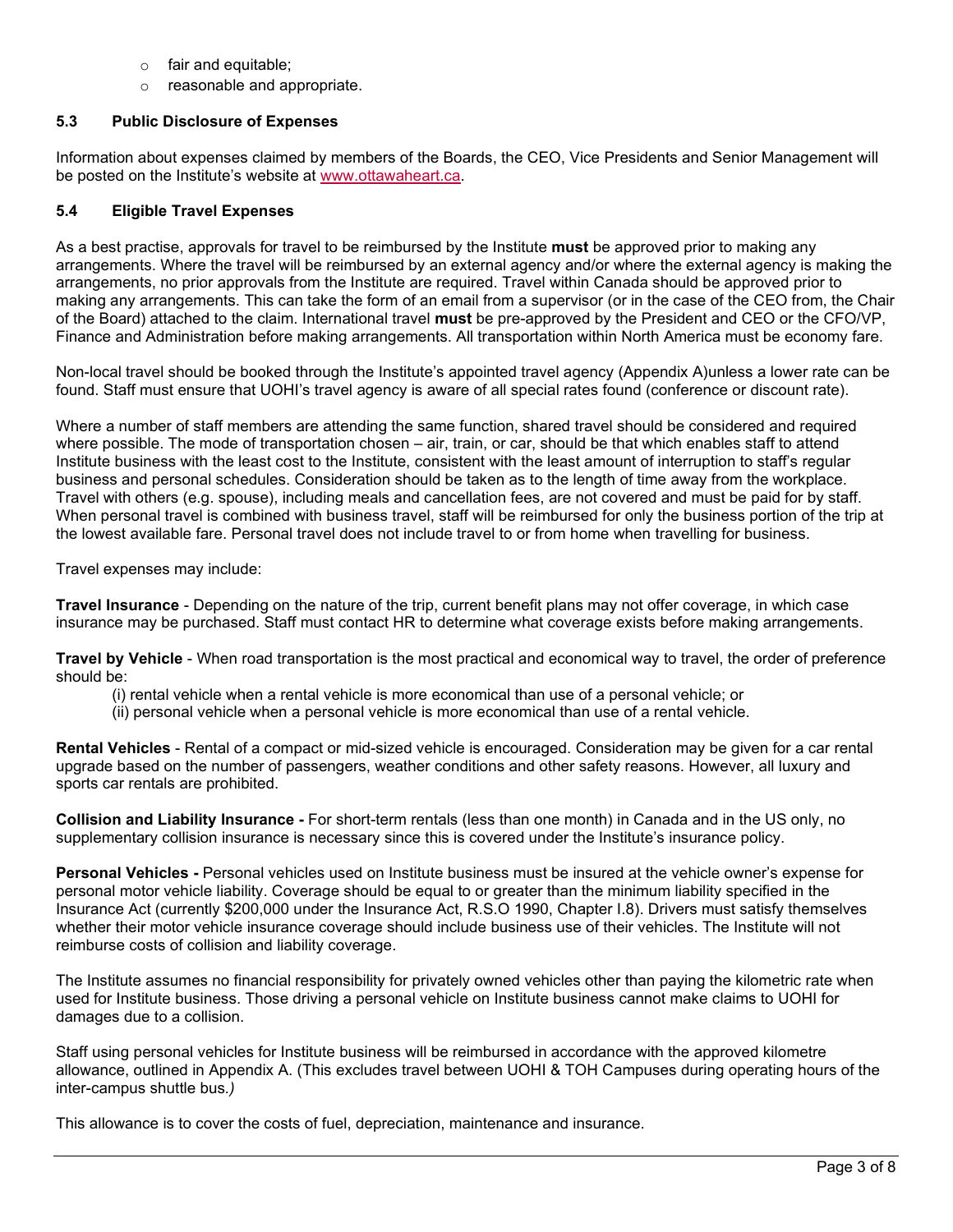Receipts for parking lot charges and applicable bridge or highway tolls can be submitted for reimbursement.

**Travel by Train** - It is expected that staff will choose the most economical and direct form of transportation by train. Every effort should be made to book in advance to ensure availability of economy class seats and to obtain the lowest fares.

**Travel by Air** - Staff may travel by air for trips that are beyond reasonable driving distance. Prior approval for all travel by air must be obtained and documented in writing. All transportation within North America and Europe must be **economy/coach** fare[1.](#page-3-0) Flight to Asia may be upgraded with the approval of the Senior Vice President of Finance or the CEO. Staff will obtain maximum savings on air travel expenses within reasonable limits. Every effort should be made to book in advance to take advantage of discounted fares and to obtain the lowest fares.

**Taxis** - Reimbursable where reasonable and must include original receipts.

**Accommodation costs** – The Institute will reimburse for **standard quality hotel** room expenses. Staff is responsible for all room charges and must review the hotel bill carefully to ensure all charges are correct. A detailed copy of the hotel bill **must** be submitted with request for reimbursement.

Incidental expenses such as laundry/dry cleaning service, special facility charges (e.g. fitness clubs) toiletries and in-room videos will not be reimbursed. An allowance will be provided when accommodation is obtained from a relative or friend, see "Appendix A".

**Long Distance Business and Personal Calls** - Discretion will be used in the frequency and length. Reimbursement will be made for reasonable costs for necessary personal calls home for each night away. Wherever possible, the most costeffective method should be used (e.g. Institute-issued cell phones) in order to minimize costs.

**Office Equipment Business Expenses** - While travelling on Institute business, additional business expenses not otherwise covered will be reimbursed, such as computer access charges, photocopying, word processing services, facsimile transmissions, internet connections, rental and transportation of necessary office equipment, provided charges incurred are reasonable and related to Institute expenses. The Institute expects discretion to be applied with any expenses incurred and reserves the right to limit reimbursement to reasonable costs.

**Meals** – The Institute will reimburse for reasonable and actual meal expenses, subject to approval by the claimant's Manager/Supervisor. Original, itemized receipts (credit/debit card slips are not sufficient) must be provided with claim. For meals on hotel bills itemized receipts for the meals must be provided – the hotel bill alone is not sufficient. Hotels can provide this information upon request. Reimbursement for meal expenses incurred is subject to the maximum rates set out in Appendix A. These rates include taxes and gratuities. The rates are not an allowance. They are for individual meals – you must have eaten the meal to be able to submit a claim for reimbursement. When more than one meal is claimed for any day, meal expenses must not exceed the daily meal allowance maximum, as outlined in Appendix A.

**Business Travel Where Meals are Included** - No reimbursement shall be made for meals consumed at home prior to departure or on return, or for meals included in the cost of transportation, accommodation, seminars and/or conferences.

**Multiple Staff Attending One Event** - Where a number of employees are at an Institute event (e.g. conference) and 1 employee pays for the whole group, it must be the most senior (Manager, Director, Vice-President) employee in the group and this person is then responsible for submitting the receipt for reimbursement according to Institute policy, including listing who was in the group for whom the expense was incurred. However, in the alternative, employees may submit their own receipts for reimbursement of their own expenses and the senior employee is not required to pay for the group in that event.

**Alcoholic Beverages** - Costs incurred for alcoholic beverages are not reimbursable and staff is expected to request a separate invoice for any alcoholic beverages consumed with their meals.

## **5.5 Business Meals and Other Expenses**

The Institute will reimburse for reasonable meal expenses resulting from business meetings with persons who are not engaged to work for designated broader public sector organizations. It is recommended that business meetings should be first considered on Institute premises rather than at restaurants.

<span id="page-3-0"></span><sup>1</sup> Flights may be upgraded from economy to business class with the individual paying for the difference in cost. In certain circumstances (seat sales) economy may not be the least expensive option. Proof must be provided to support the claim and it must be approved by the CEO or CFO for reimbursement.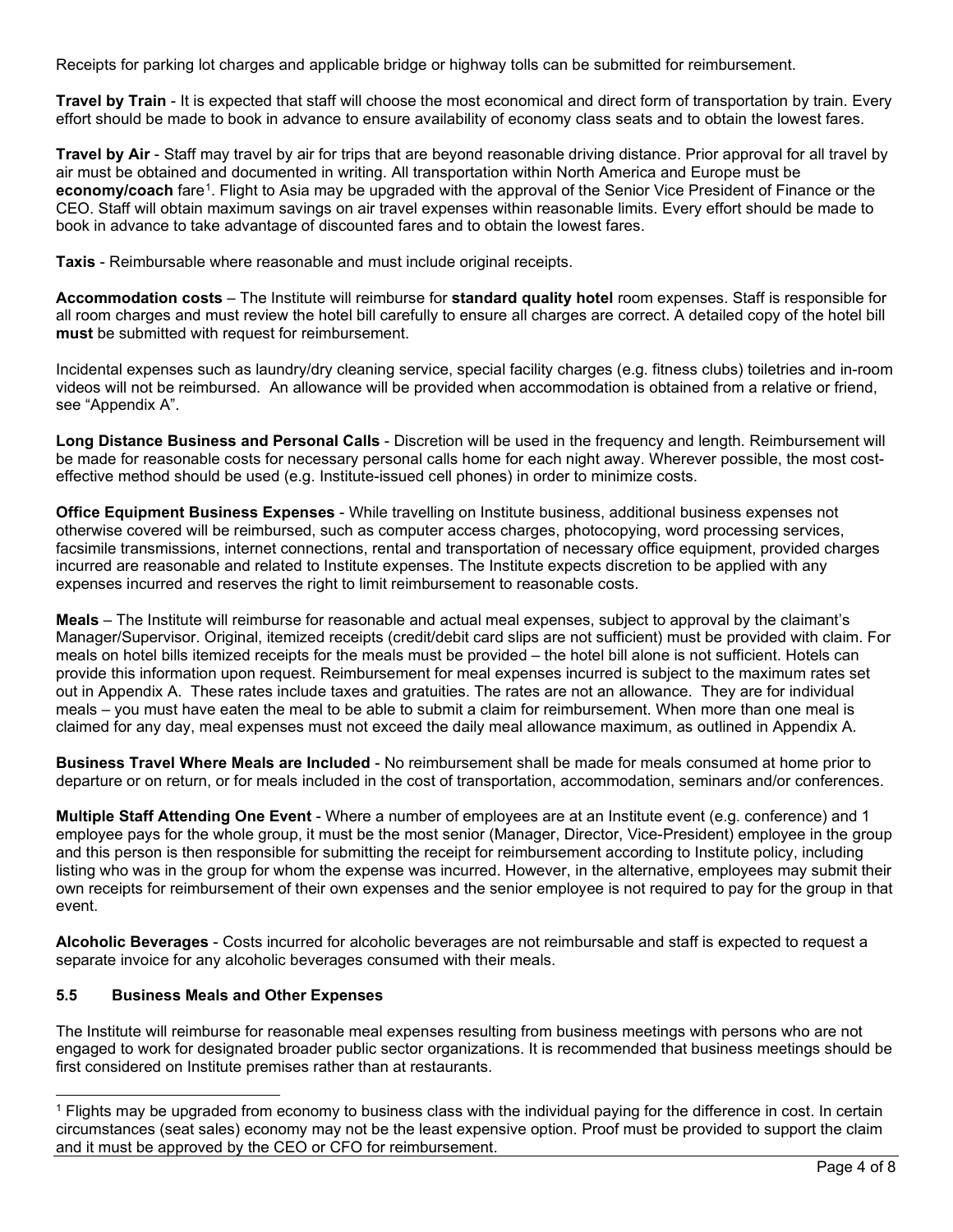The Institute will not reimburse business meal expenses when the only participants are employees of the Institute or designated broader public sector organizations. The Institute will reimburse employees for business meals when volunteers and Board of Governors are included.

### Alcoholic Beverages

The Institute will not reimburse the cost of alcoholic beverages at business meetings without prior approval from the President and CEO or CFO, SVP Finance and Administration.

## **5.6 Eligible Hospitality Expenses**

Hospitality should be extended in an economical, consistent and appropriate way when it will facilitate Institute business or is considered desirable as a matter of courtesy. Where hospitality events are extended by the Institute, and where the guests include vendors (current or prospective), staff is responsible for obtaining prior approval to ensure that the event does not give, or is not perceived to give, preferential treatment to any vendor.

Hospitality may be extended on behalf of the Institute on the following occasions:

- 1. When discussions on official matters are held with persons who are not Institute staff, including interviews with persons who are being considered for recruitment, members of industry, public interest groups, seminars, or during special events such as public openings;
- 2. When persons visiting Canada as members of universities, national or international organizations are involved in activities relating to those of the Institute;
- 3. When the Institute sponsors formal conferences, and other universities or external bodies are represented;
- 4. When a person who is not an Institute employee renders a service without remuneration;
- 5. When a prestigious ceremony (e.g. sod-breaking, laying of a cornerstone, inauguration or opening) takes place, attended by dignitaries and guests; and
- 6. When other special events are held to enhance the Institute's public image, as approved by the CEO.

The following limitations are applied in regard to hospitality to Institute staff:

- 1. Hospitality such as beverages, meals, tours or other entertainment is only to be provided to staff members who act as hosts to guests of the Institute. This responsibility is normally assumed by the President, and the Vice Presidents. Other staff hosting guests must be approved by their immediate supervisor;
- 2. Hospitality may be extended on behalf of the Institute when staff participate in meetings to plan program-oriented work, in technical advisory committee meetings, or in departmental conferences; or when staff attend functions at which there are guests who are not staff with the understanding that the number of staff must not exceed the number needed to conduct Institute business;

The Institute will not reimburse the cost of alcoholic beverages at any Institute event without the approval of the President and CEO or SVP, Finance and Administration. In circumstances where alcohol is approved, appropriate measures are to be taken to ensure a reasonable limit is placed on the quantity and cost of alcohol.

## **5.7 Eligible Corporate Events**

The Institute will decide annually in the operating plan as approved by the Board, the number, timing and budget for staff events. This amount may be based on a per staff member amount and shall be reasonable in the circumstances. If, in addition to an annual major holiday reception, individual departments and/or units/teams wish to hold their own holiday event and/or other social events during the year for their staff, the costs **will not be reimbursed and must** be covered by staff. These activities should take place during a time so as not to disrupt regular operations of the Institute. To the extent possible (space permitting) all internal corporate events **must** be held on site and use UOHI catering (Tickers) to provide refreshments.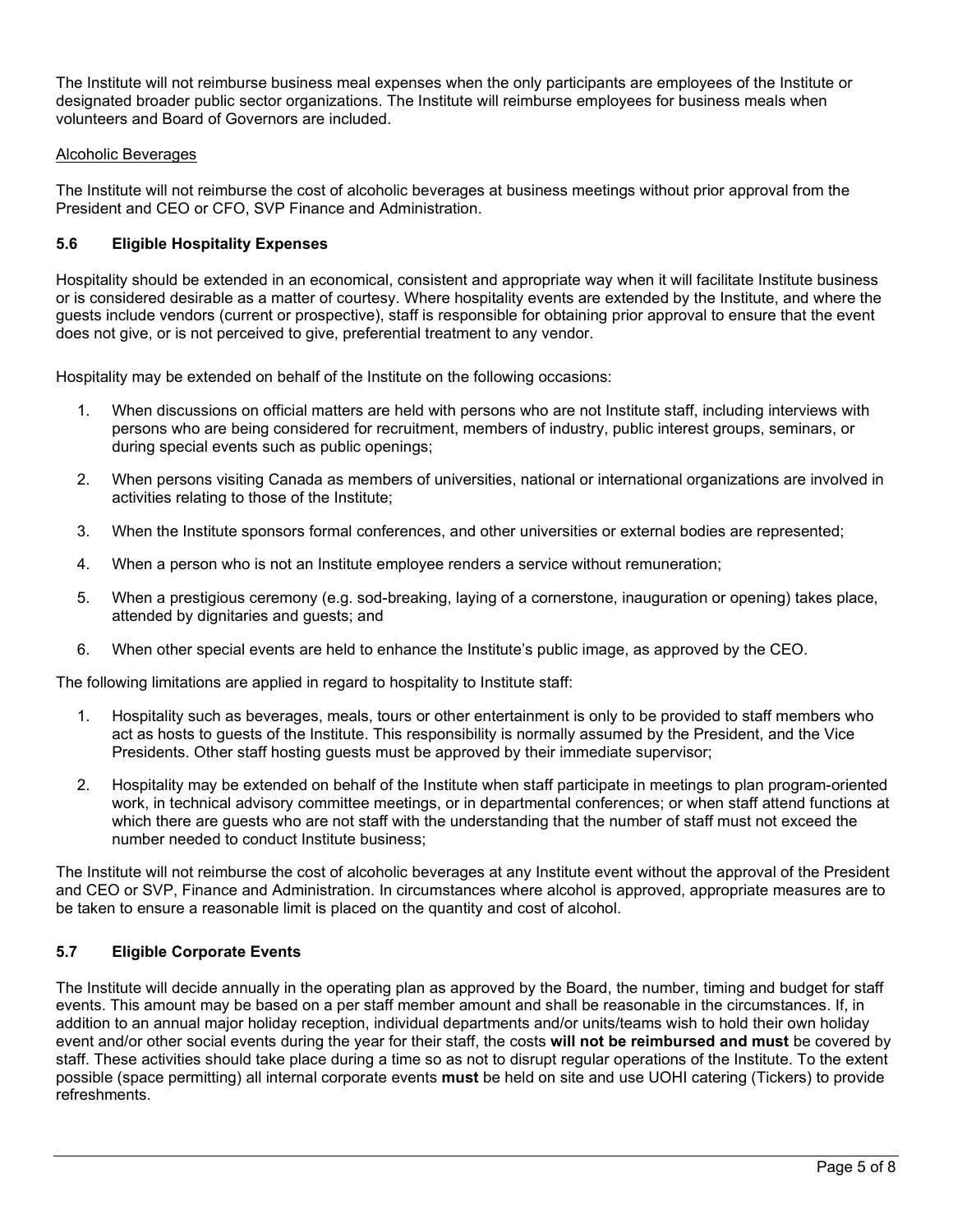Non-alcoholic beverages may be offered to staff required to work through "breaks" otherwise called "coffee breaks", when justified by their supervisors. Such hospitality should be restricted to occasions of a formal nature where the dispersal of participants during a break period is not desirable. Managerial discretion and due regard for economy should be used in identifying such occasions and in ensuring that hospitality is not offered during meetings of close colleagues working together on a regular basis.

Refreshments, meals, or both may be offered to staff members who participate in work sessions extending over meal hours or beyond normal working hours.

Expenses related to planning or business meetings (retreats) held off-site for Institute staff must be pre-approved by the Vice President responsible for the area involved or the Senior Vice President of Finance.

Recognition events, such as service milestones and retirement events should be designed to recognize, reinforce and promote positive behaviours. Corporate events in this regard will be coordinated with Human Resources and Communications.

Alcoholic beverages served at any corporate event must be pre-approved by the President and CEO or SVP, Finance and Administration.

## **5.8 Ineligible Expenses**

The Institute will not reimburse the following expenses:

- Personal expenses including dry cleaning, toiletries and in-room videos
- Costs for alcohol (see section on Alcohol)
- Recreational purposes (e.g. video rentals, mini-bars, special facilities charges, entertainment not directly related to Institute business, etc.) Expenses incurred for a spouse or companion accompanying staff on a trip
- Expenses that are unsupported or with no appropriate receipts
- Costs for passports or visas unless required for Institute travel
- Credit card interest and late payment fees
- Unlawful conduct

## Consultants and Other Contractors

- Traffic and parking violations incurred while driving on Institute business
- Upgrades to tickets or change fees unless valid reasons are provided
- Expenses that are incurred on behalf of another organization – these should be billed directly and collected directly from the other organization.
- Costs for political fundraising events
- Expenses incurred due to the presence of friends or family members, unless part of hospitality
- Hotel expenses incurred because of failure to cancel reservations

Consultants and other contractors are not considered staff, and therefore are not covered by the Institute's business expense policies.

Consultants and other contractors will seek reimbursement only for expenses explicitly agreed to in the detailed contract. The Institute will not reimburse contractors or consultants for any expenses related to hospitality, meals, snacks or beverages, gratuities, laundry or dry cleaning and personal phone calls. Contracts must specify that these expenses cannot be claimed and will not be reimbursed. Contracts must also specify what costs are allowed to be claimed by consultants.

## **5.9 Documentation and Submission of Claims**

An expense reimbursement form plus **original itemized receipts** must be submitted for reimbursement. The claim must provide the business purpose for each expense claimed. If reimbursement is sought for expenses incurred on behalf of others (meals purchased for others) the names and titles of those individuals should be included. Travel advances will be deducted from any claims submitted and any over payment of amounts to the individual will be considered a debt to the Institute.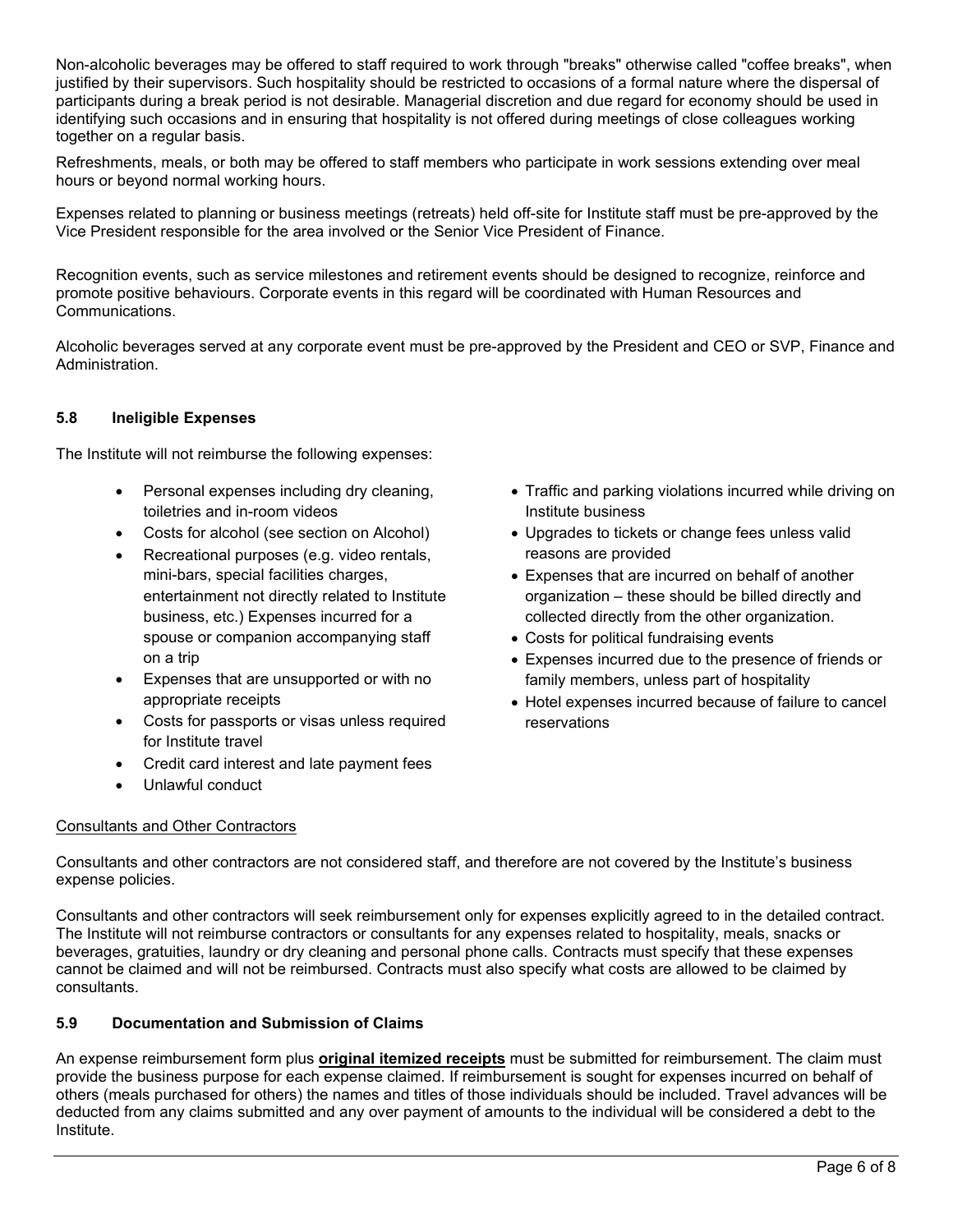The form must be signed by the individual requesting reimbursement and their immediate supervisor. Claims in excess of \$2,000 must also be approved by the Vice President for the area. Claims must be submitted within ninety (90) days of the date the expense was incurred.

# **5.10 Travel Advances**

Generally, travel advances are not provided to staff. In exceptional situations they can be provided and are subject to the approval of the Senior Vice President of Finance.

# **6. ALCOHOL**

Costs incurred for alcoholic beverages are not generally reimbursable. Staff members who choose to consume alcoholic beverages while traveling should request a separate bill for the alcohol. Alcohol may be provided at hospitality events but will be subject to limitations and to the prior approval of the CEO.